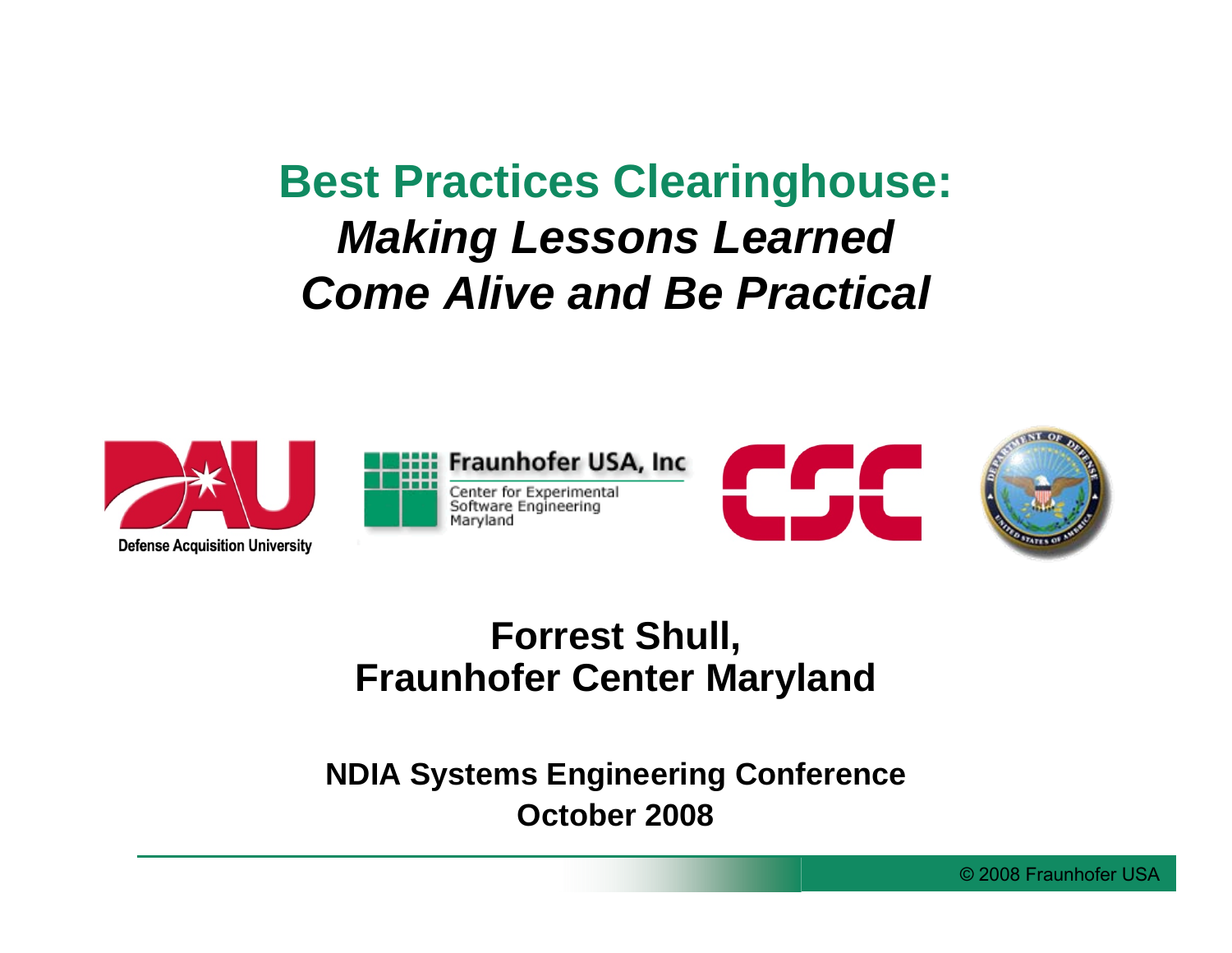

### **Objectives**

- **Review the DoD Acquisition Best Practices Clearinghouse (BPCh) approach and tool**
- **Describe our processes for working with both structured and unstructured content**

 $\triangleright$  And raise interest in submitting your own content

F **Discuss some of the emerging priorities and best practices we are finding**

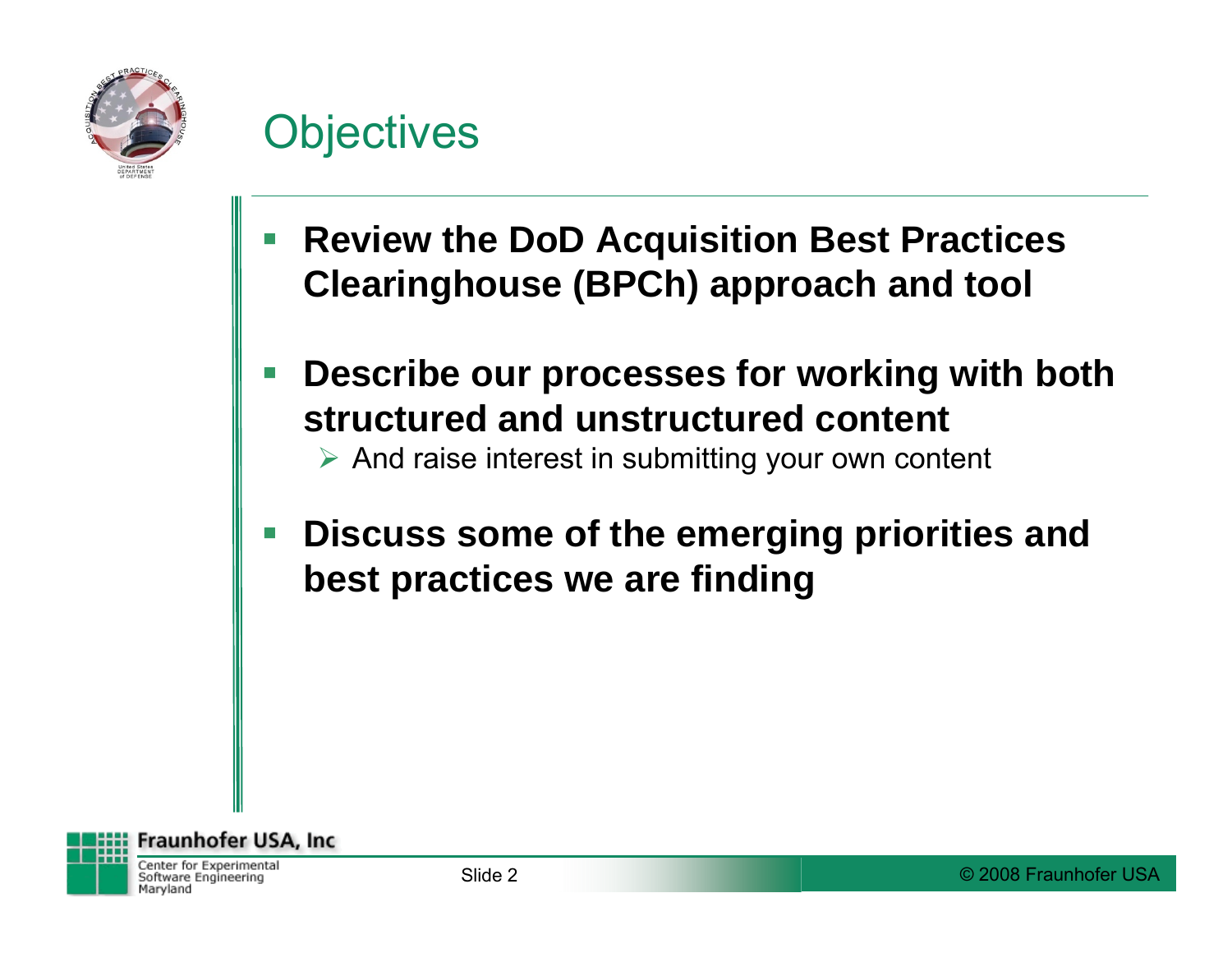

Done

**A** start

EΘ

# The DoD Acquisition Best Practices Clearinghouse



**information**<br> **information** 

**C** DoD Acquisitio...

**O** Internet

**ACQuire** 

) ミネ の ご め ロ ア

 $4100%$ 

· Software Walkthroughs

**a a community a community a community a community a community a c** 

O Inbox - Micros...

**provided a Secular Accounts Acquisition KM Systems**<br> **providences** that have the highest trustability scores<br> **Evidences that have the highest trustability scores** 

presentations

- Advances in Software Inspections
- . An Analysis of Defect Densities Found During Software Inspections

2008.10 NDIA..

**D** iTunes

图 2008 10 NDIA...

2 2006.03.22 A.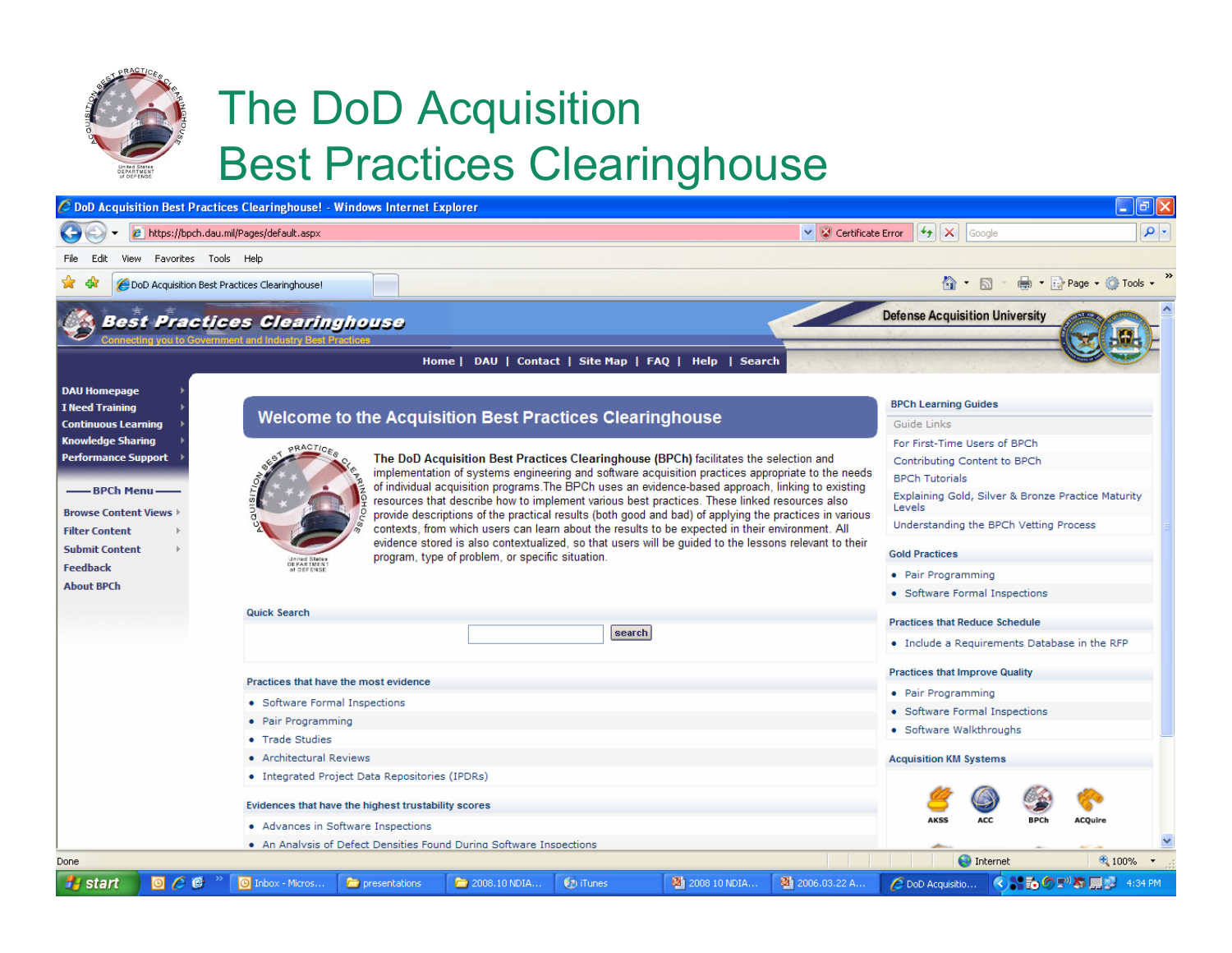

# What makes BPCh unique?

| <b>Contents</b>                  |  |
|----------------------------------|--|
| Intro to BPCh                    |  |
| <b>Processes and</b><br>examples |  |
| The users'<br>view               |  |
| How can I<br>get involved?       |  |

- Not all best practices are "best" for everybody
	- $\triangleright$  Content includes descriptions of past results in context, not just what to do
	- $\triangleright$  Allows context-sensitive search (show me just the practices that programs like mine have used)
	- $\triangleright$  Recommendations built on evidence

F Pointers to existing sites, resources, examples

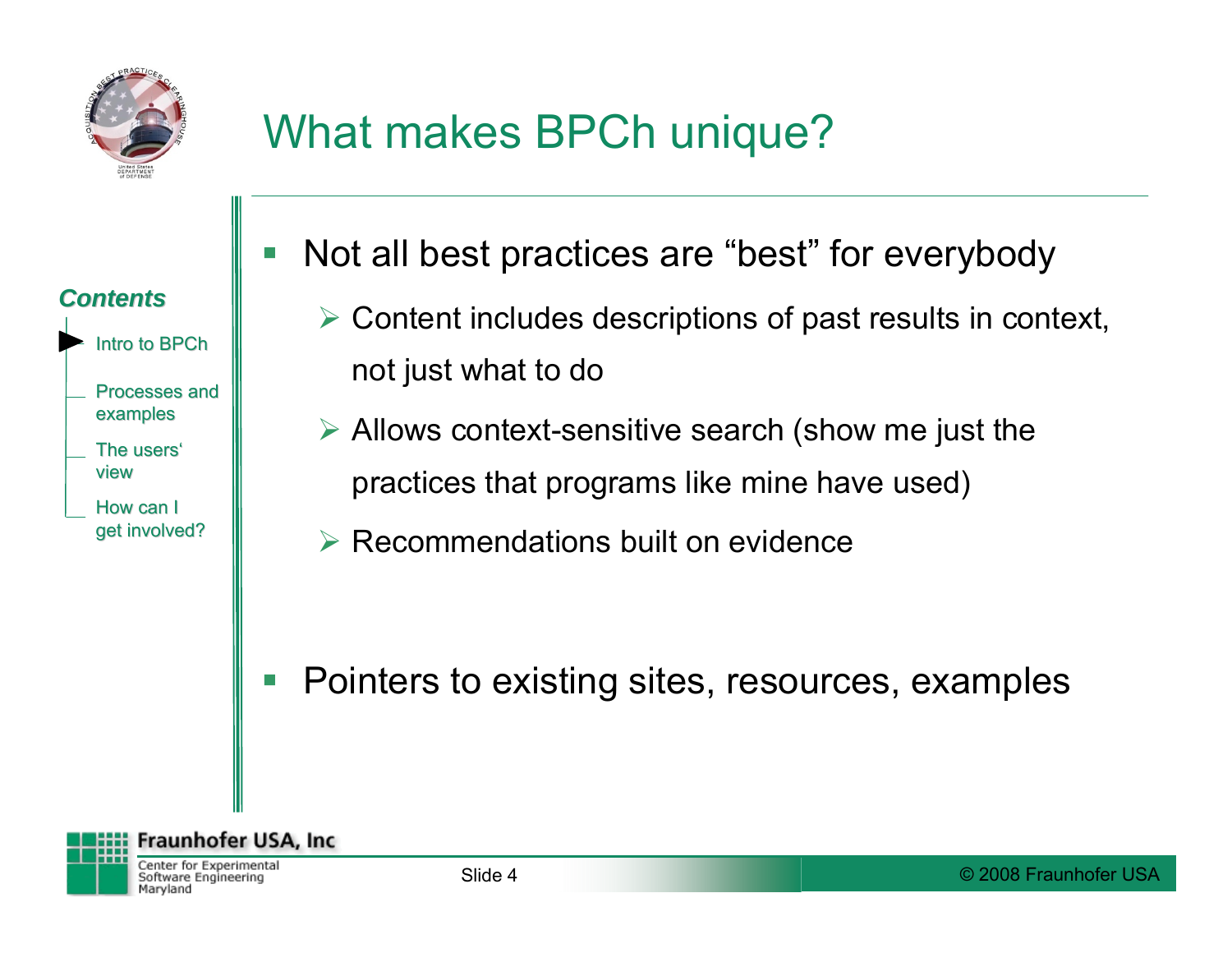

# Overview of building content

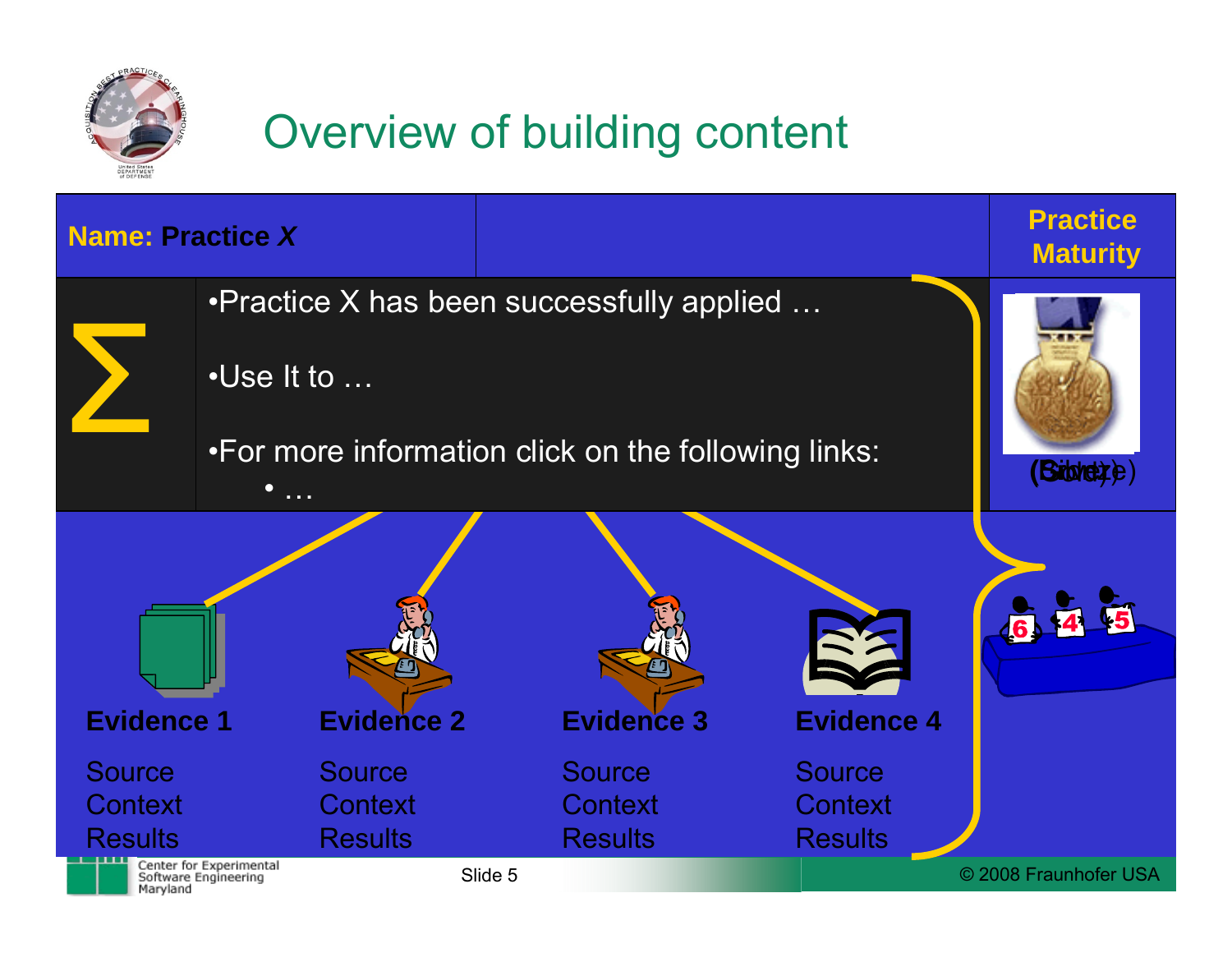

## **Definitions**



- **\*a** practice,
- $\star$ a context and
- **\*a discernible result.**

#### **Fraunhofer USA, Inc.**

Center for Experimental Software Engineering Maryland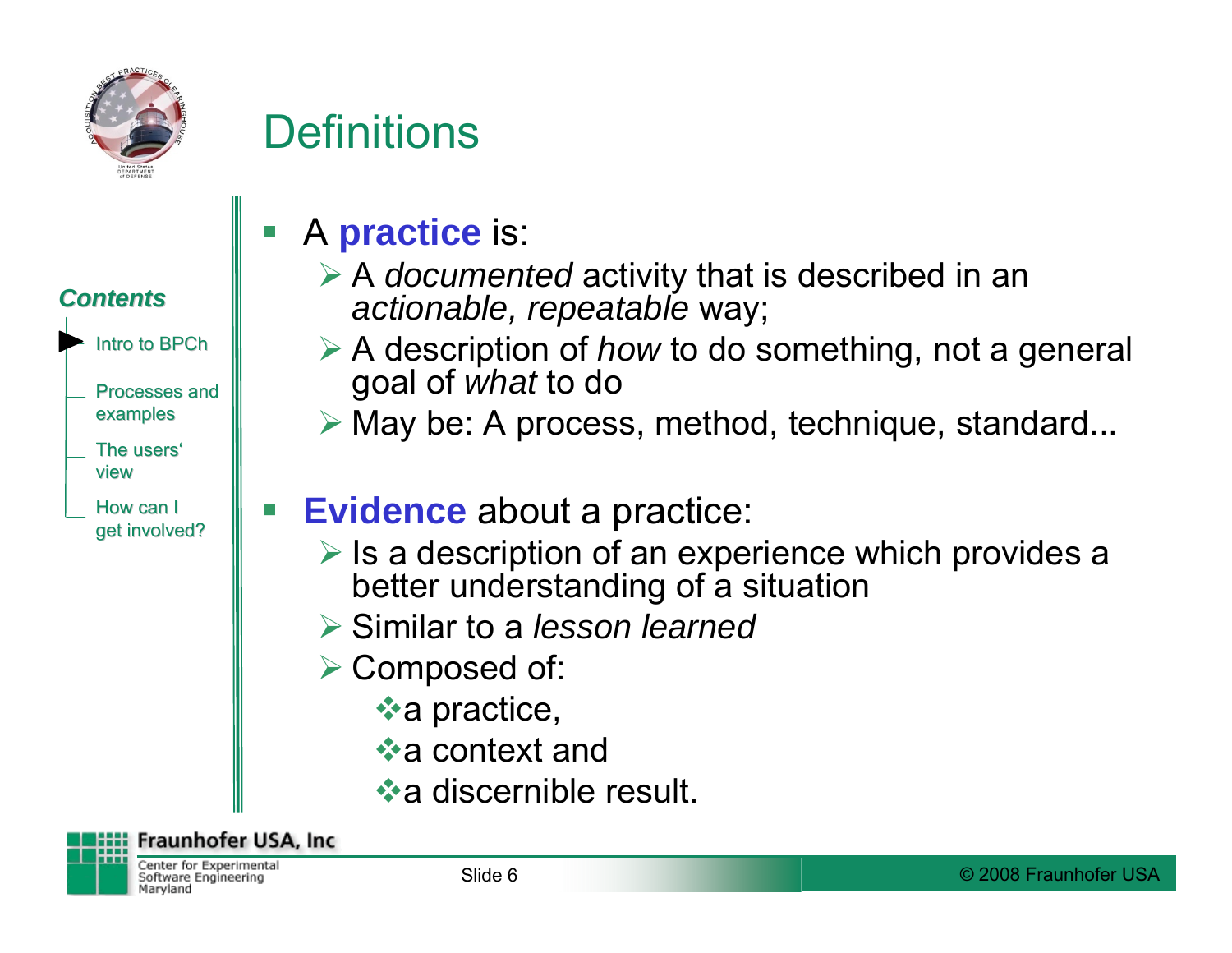

# Representing Context



- refinement, Technology development, System development & demonstration, etc.)
- ¾ **Organizational scope** (individual, project, program, organization, enterprise)

**Fraunhofer USA, Inc.** 

Center for Experimental Software Engineering Maryland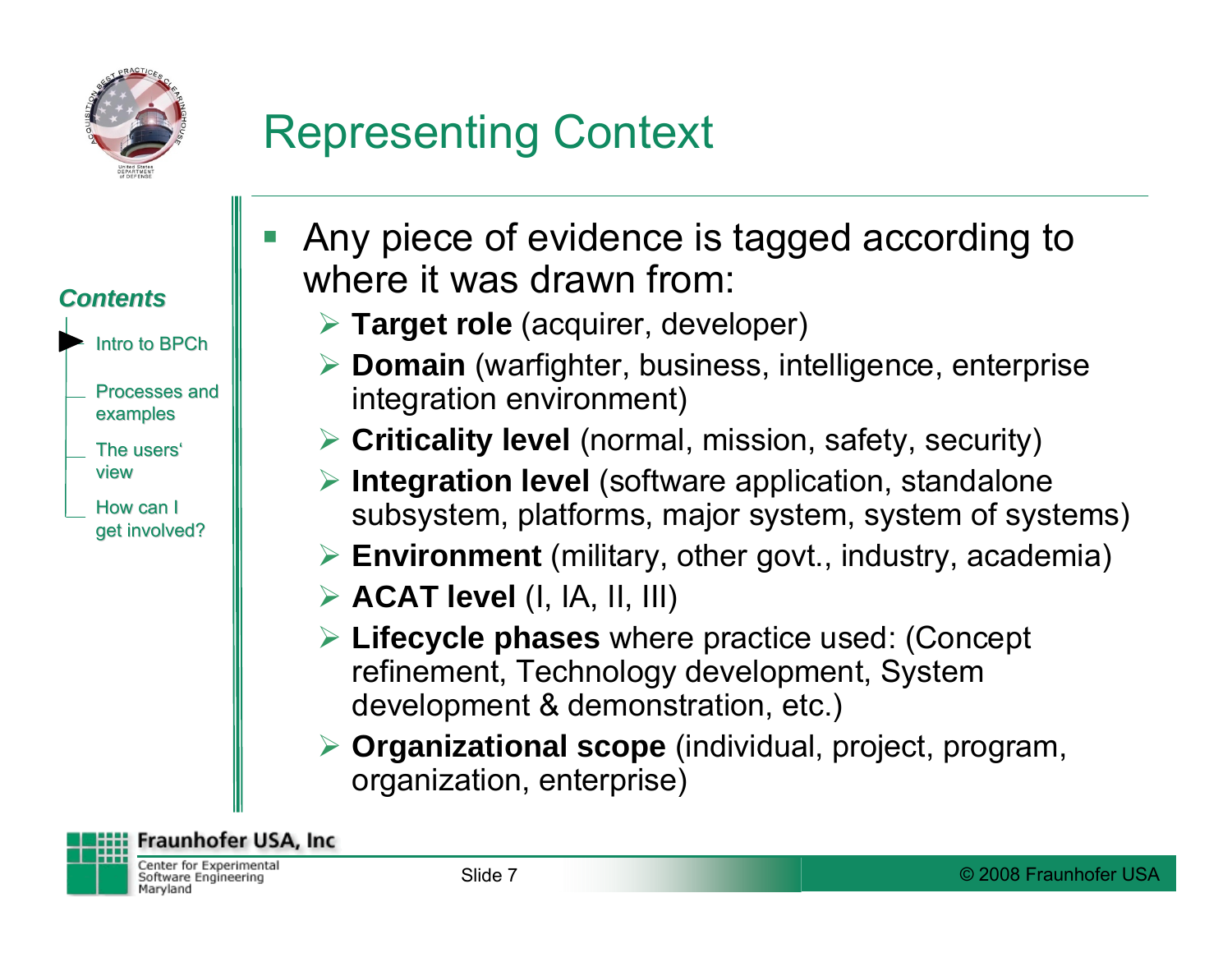

#### BPCh Content Manager and Subject Matter Experts (SMEs)

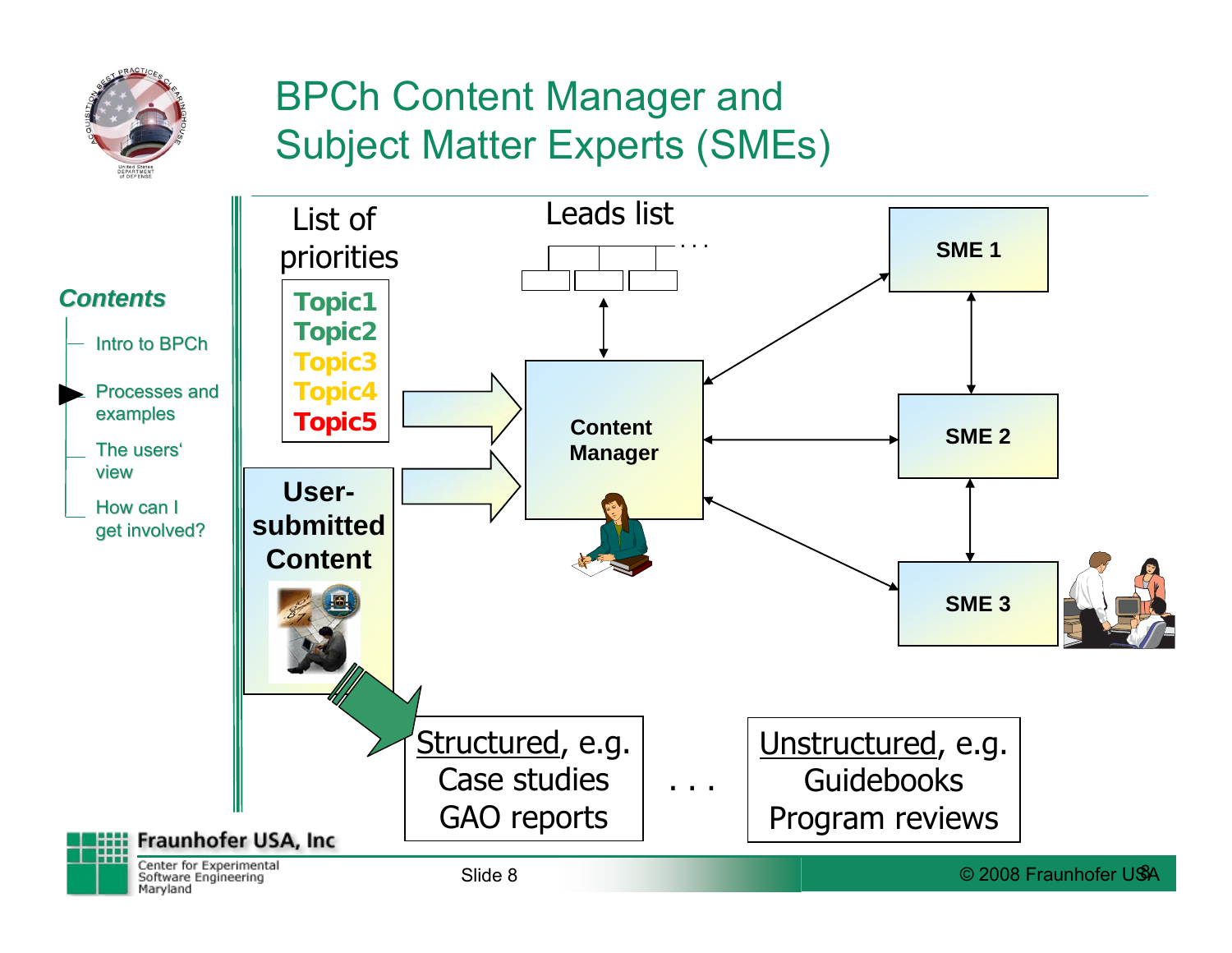

## Current Priorities

|  |  | <b>Contents</b> |  |
|--|--|-----------------|--|
|  |  |                 |  |

Intro to BPCh

Processes andexamples

The users' view

How can I get involved?

- As determined by Content Advisory Group, input from independent review teams, conference feedback:
	- ¾ Logistics
	- **▶ Systems Engineering**
	- ¾ Modeling & Simulation (M&S)
	- ¾ Program Management
	- **▶ System Assurance**
	- **▶ Contracting**

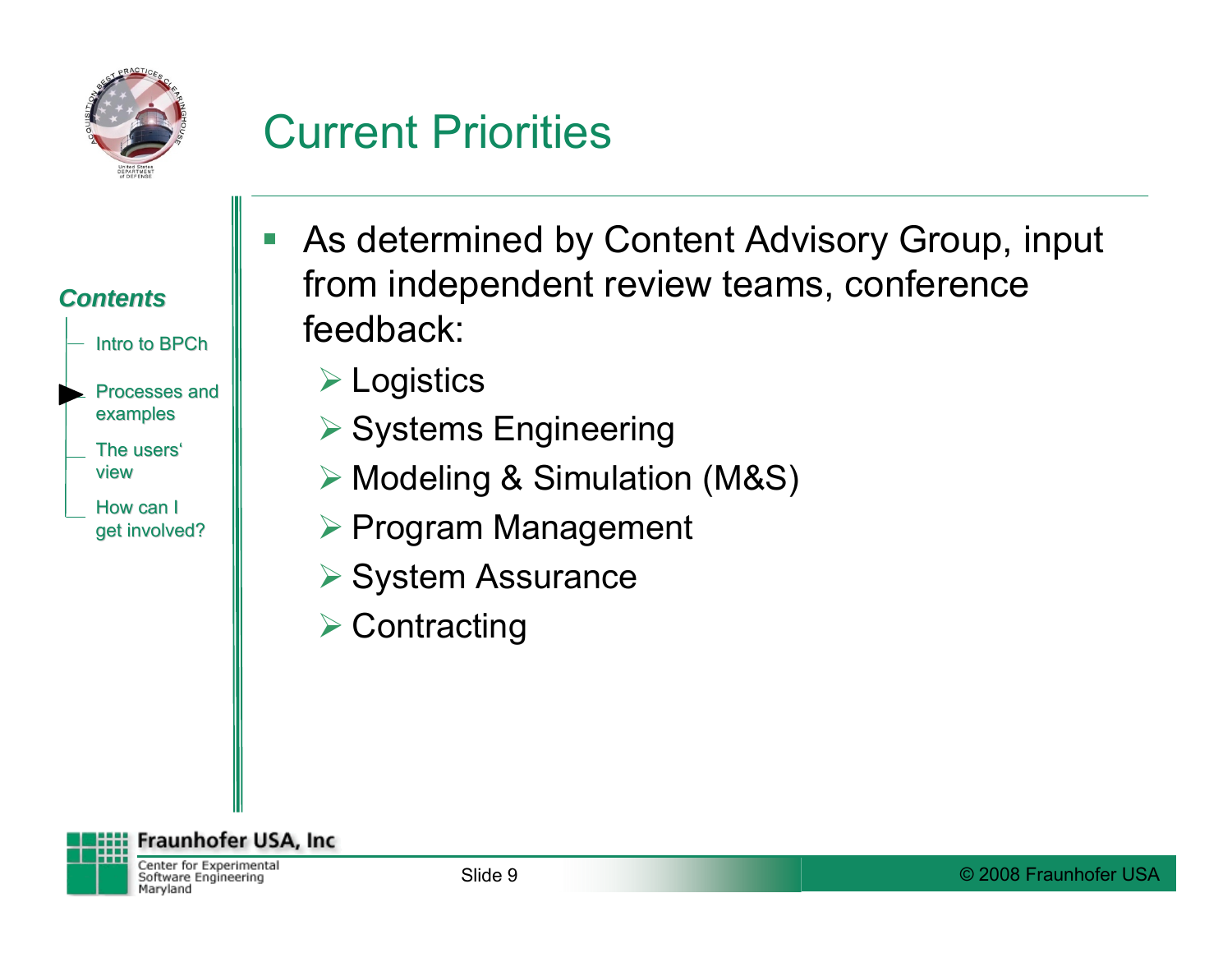

#### Example: Air Force Institute of Technology (AFIT) Case Studies





Center for Experimental Software Engineering Maryland

Slide 10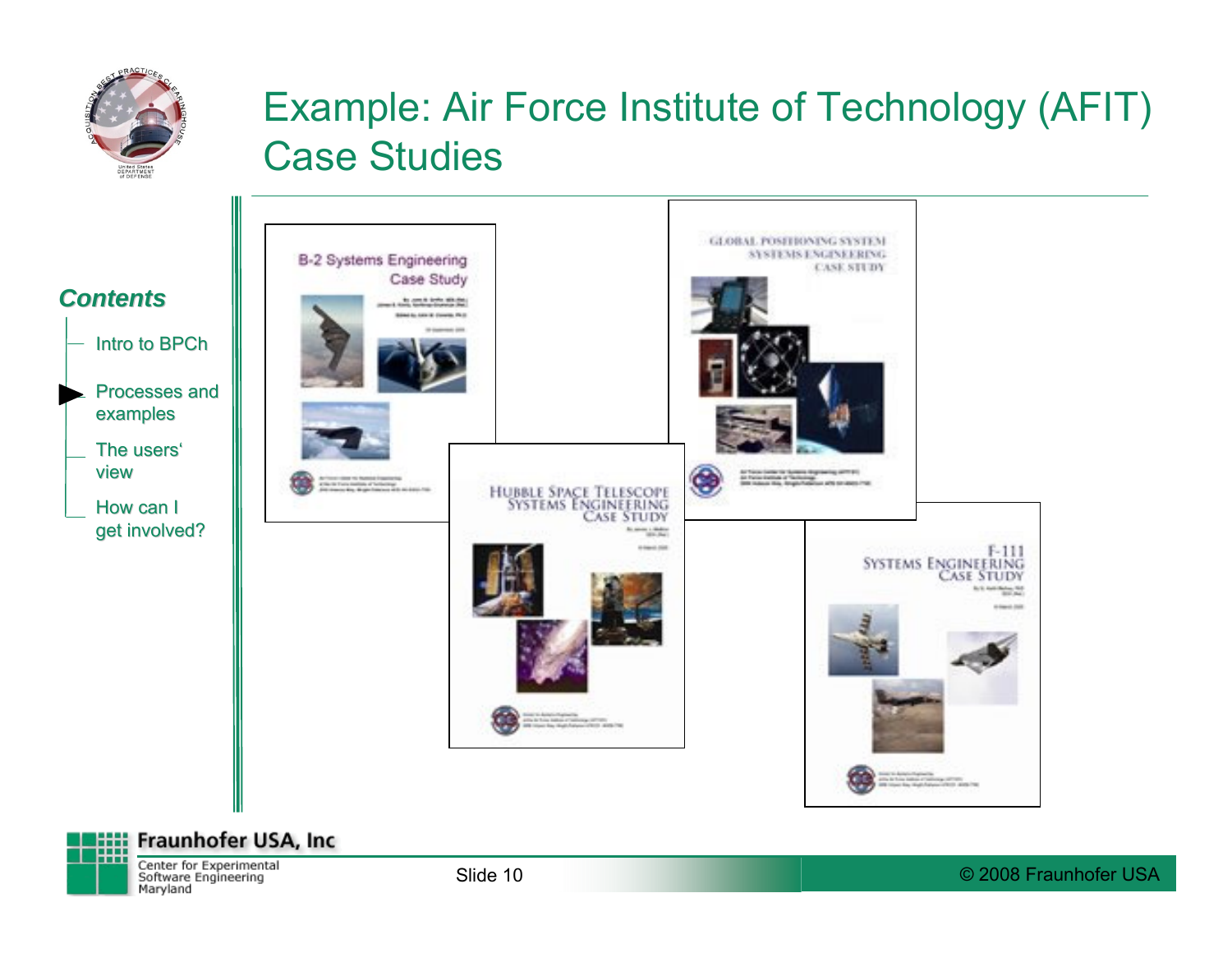

# Example: AFIT Case Studies



- Identifying practice leads:
	- ¾ **AFIT 'learning principles' explicitly identified important lessons contributing to success / failure of systems analyzed ❖ Mostly SE, PM**

### Creating evidence:

¾ **The case studies provide in-depth examination of a particular program that could be mined for evidence**



- **Fleshing out practices:** 
	- ¾ **Working with AFIT personnel and case study analysts to provide appropriate detail about the practices.**

**Fraunhofer USA, Inc.**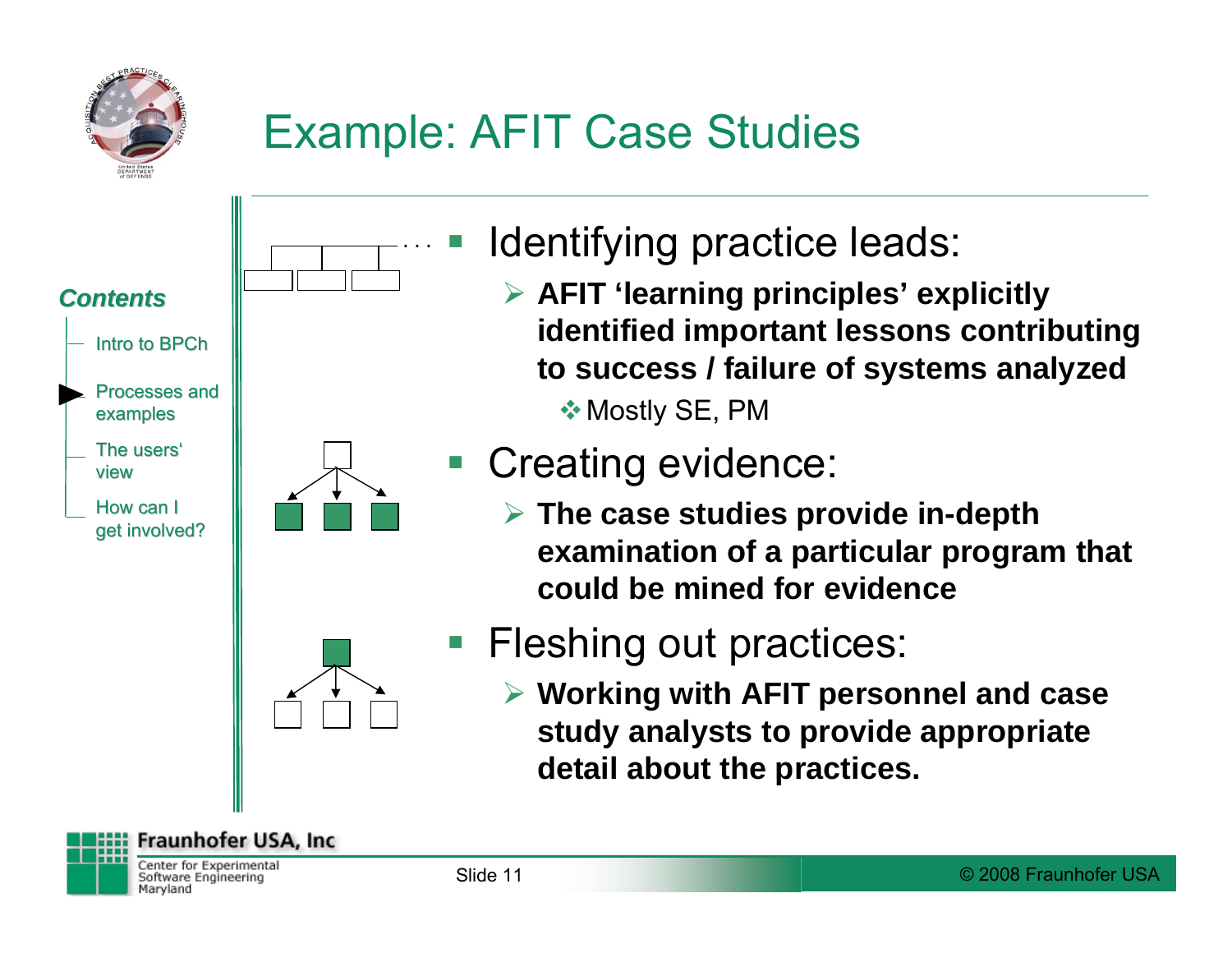

# Example: AFIT Case Studies

F Example results:

#### ¾ New / *Modified* Practices:

- *❖ Invest in* and retain core engineers and staff
- $\triangleq$  Integration of requirements and design process
- **Effective validation and verification requires a firm** requirements baseline
- $\triangleq$  Implement technology development plan when technology spans multiple programs
- **► Existing Practices:** 
	- **External Propendent Reviews**
	- Work Breakdown Structure
	- **❖ Distributed Work Allocation**
	- Architectural Trade-off Analysis Method (ATAM)
	- Systems Engineering Plan (SEP) Preparation Guide

#### *Contents Contents*

- Intro to BPCh
- Processes andexamples
- The users' view
- How can I get involved?

**Fraunhofer USA, Inc.** Center for Experimental

Software Engineering Maryland

© 2008 Fraunhofer USA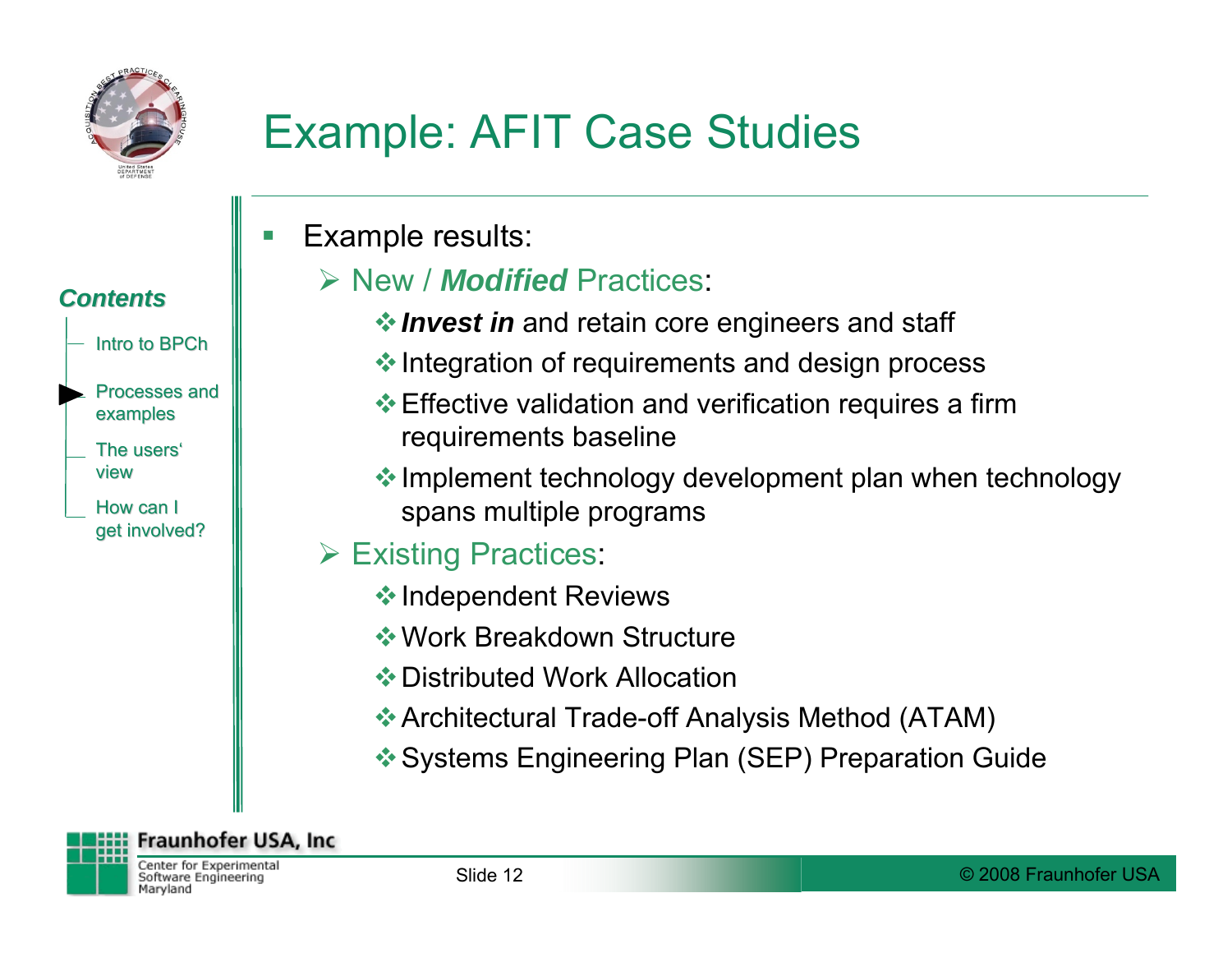

# Example: Program Support Reviews



- **Service Service**  Identifying practice leads:
	- ¾ **Conducted a brainstorming session with technical experts to capture trends, recurring problems**

### Creating evidence:

¾ **Reviewers provided insights from the programs they reviewed, that illustrate the practices they discussed**



### **Fleshing out practices:**

¾ **Plan to conduct follow-up meetings with the programs themselves to get more detail about** *how* **practices were implemented**

Center for Experimental Software Engineering Maryland

**Fraunhofer USA, Inc.**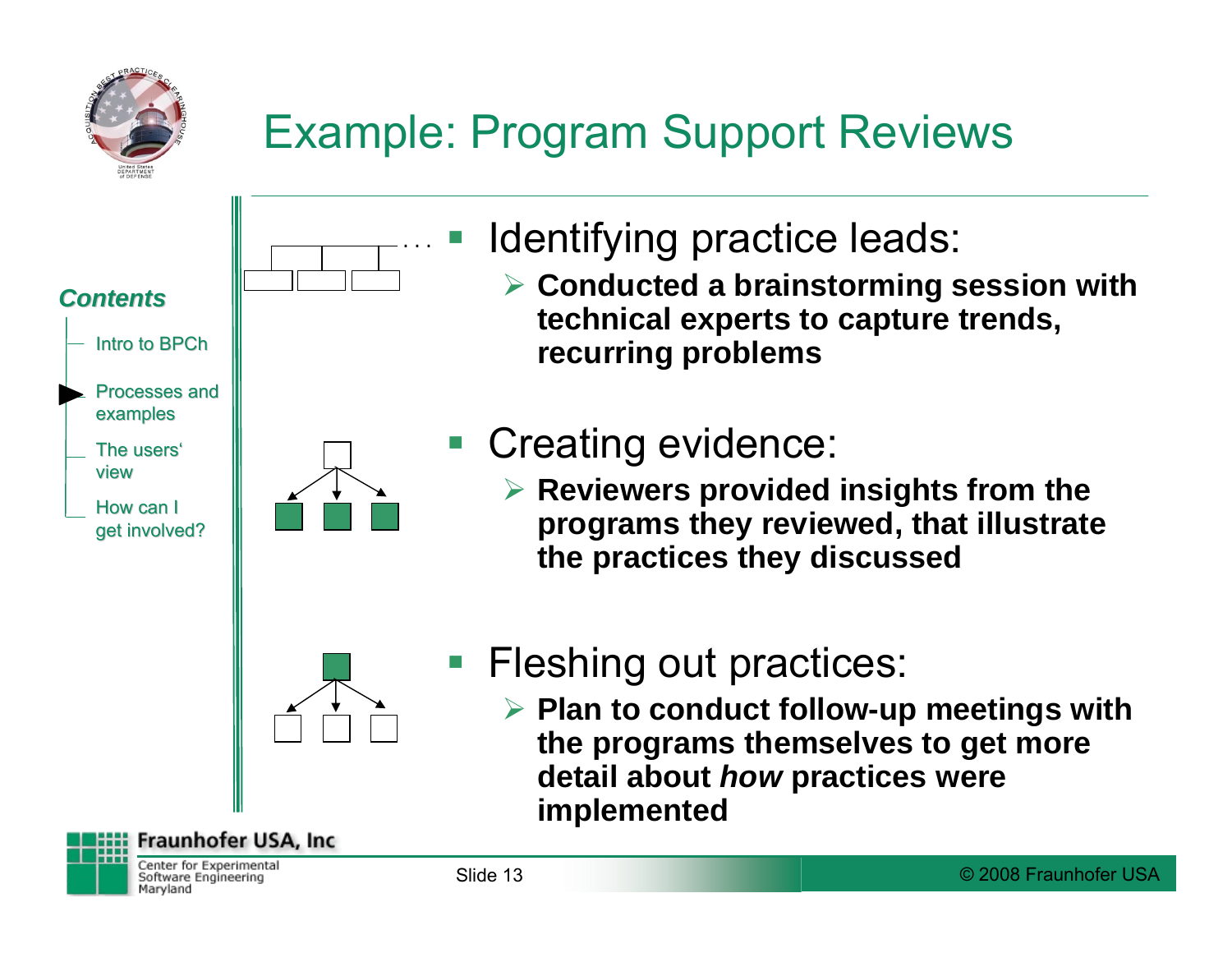

*Contents Contents*

Intro to BPCh

Processes and

examples

The users'

How can I get involved?

view

# Example: Program Support Reviews

Example practices:

- F Include requirements database in Request for Proposal (RFP) process
- l. Get potential bidders to comment on SRR before RFP
- Develop system engineering plan prior to RFP release and include RFP
- П Independent cost & schedule estimate
- T. Independent reviews
- **I** Establish a battle rhythm for reports
- F Integrated Developmental Test / Operational Test (DT/OT)

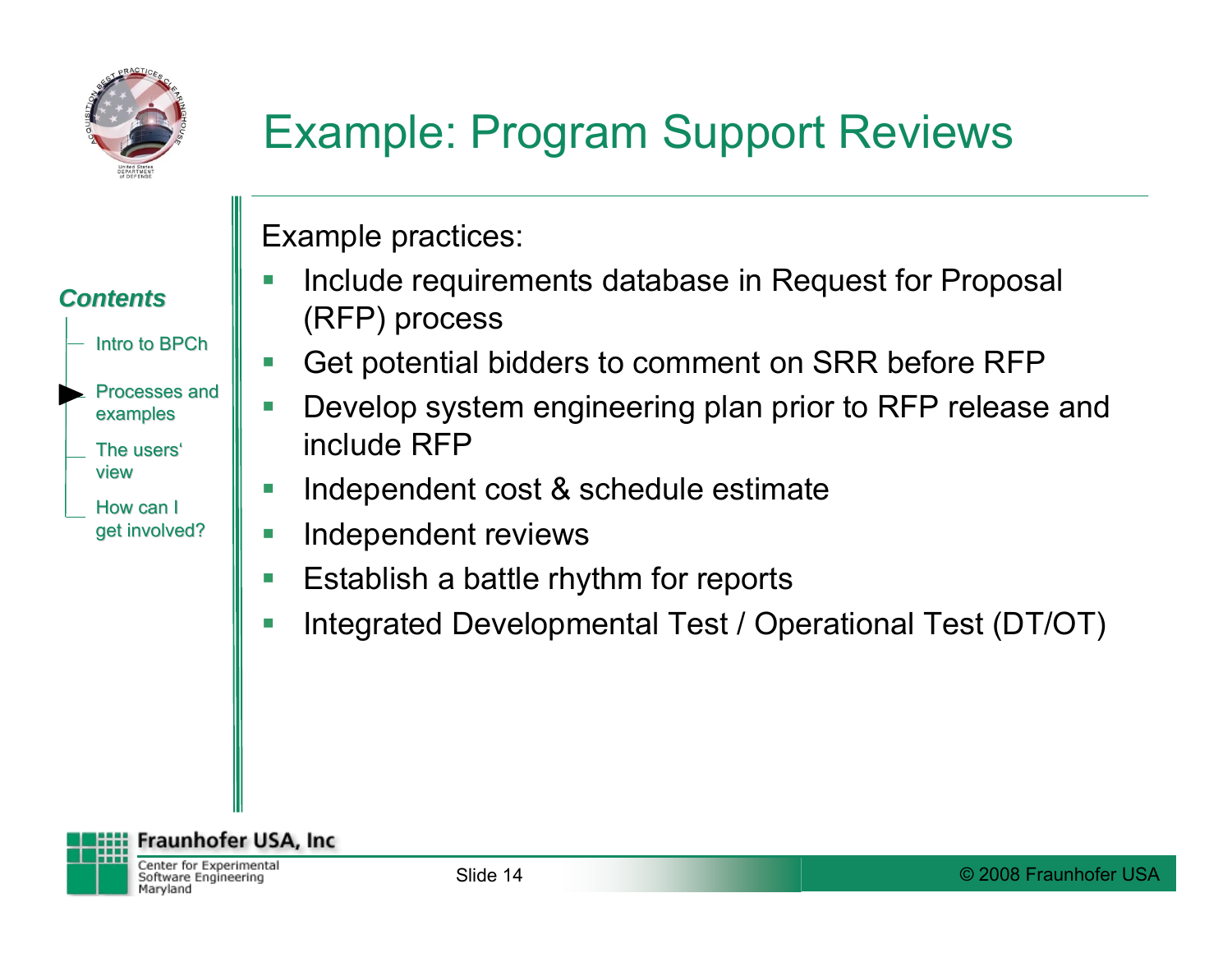

*Contents Contents*

Intro to BPCh

Processes andexamples

The users'

How can I get involved?

view

# Other Emerging Practices: Logistics

- F Performance-Based Logistics (PBL)
	- ¾Business Case Analysis
	- **► Award Contract**
	- $\triangleright$  Supply Chain Management
	- ¾ Performance-based agreements
	- ¾ Resource: DAU Acquisition Community Connection (ACC) PBL toolkit
- F Sustainment
	- $\triangleright$  Technology Insertion
	- **► Software Sustainment**
	- ¾ Item Unique Identification (IUID) / Radio Frequency Identification (RFID)
	- ¾Independent Logistics Assessments
	- ¾ Prognostics & Health Management and Enhanced Diagnostics

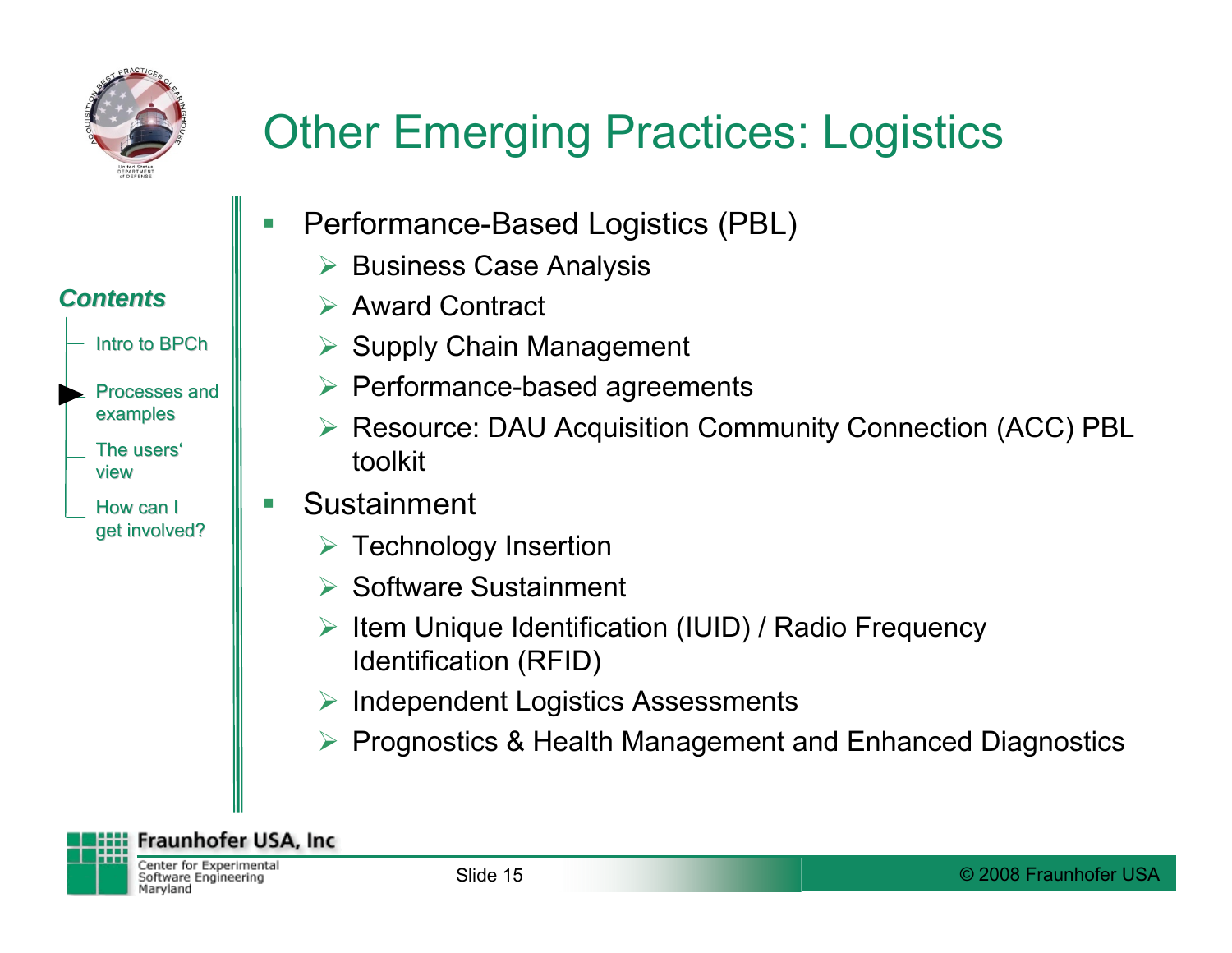

# Other Emerging Practices: M&S



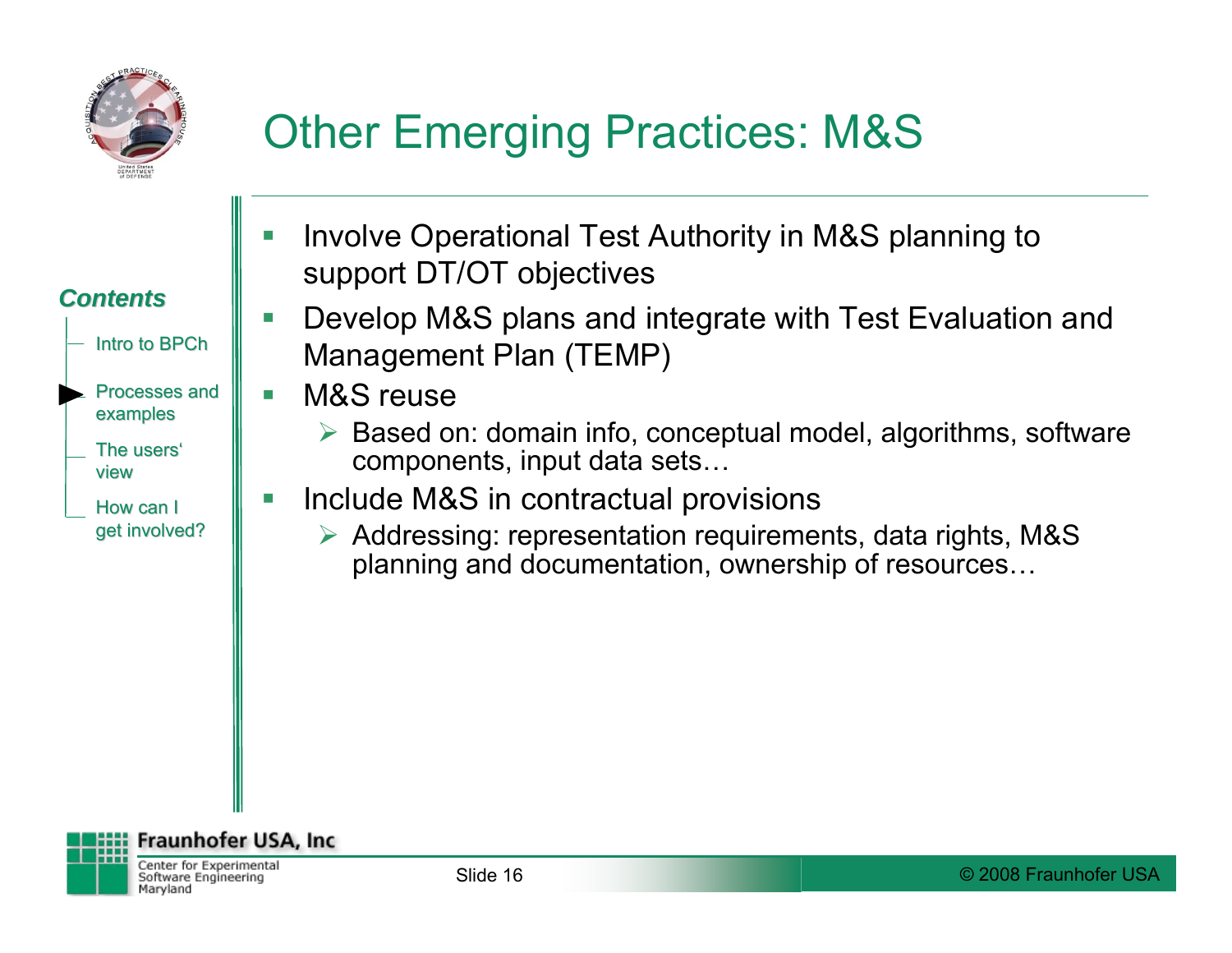

#### What the User Sees… An Example Practice

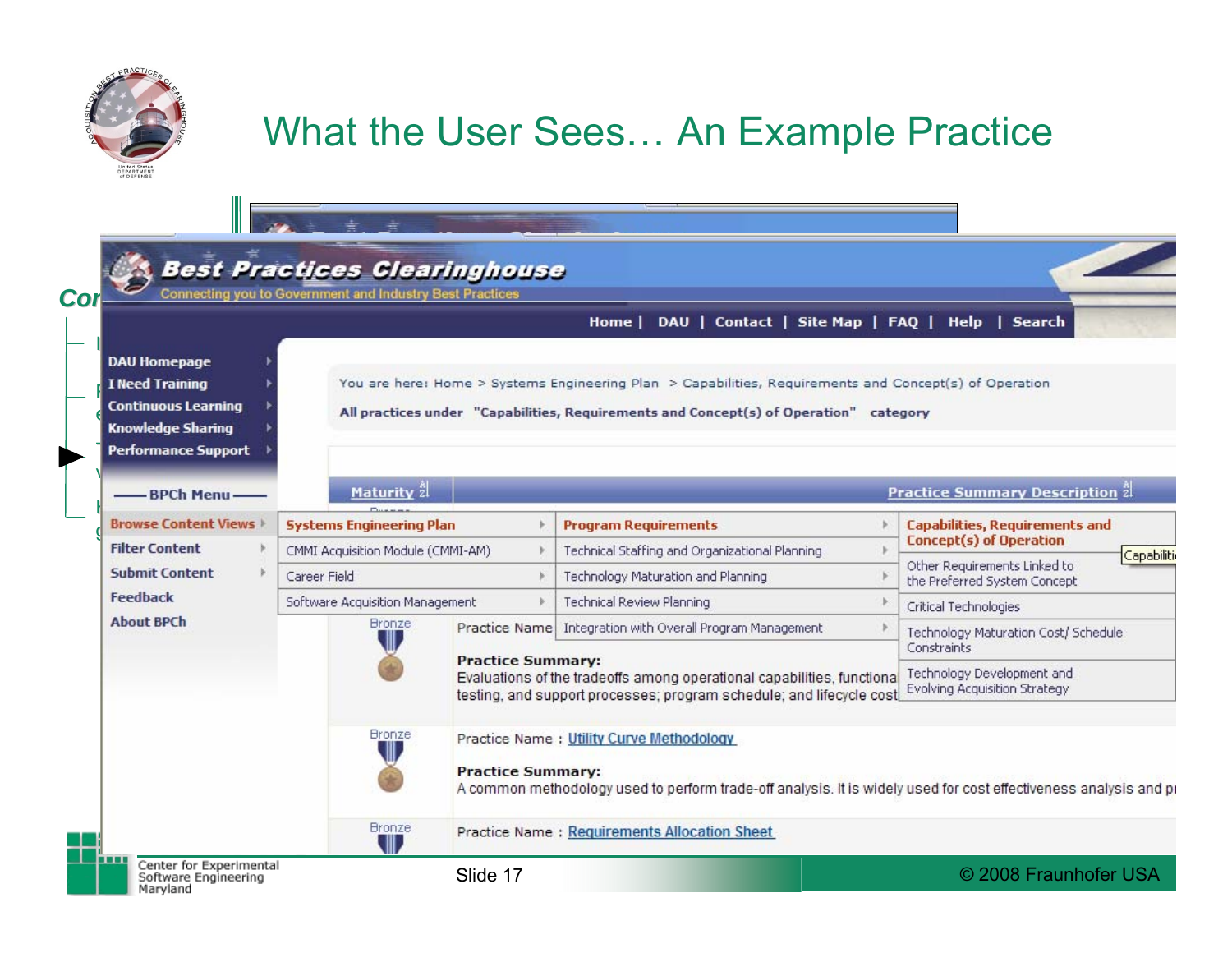

#### What the User Sees… An Example Practice

#### Practice : Software Formal Inspections

Evidence (11), Resources (2)

|                                                                                                                   |                 | <b>Practice Details</b>   | <b>Evidence</b><br><b>Resources</b>                                                        | <b>Summary</b>     |                         |
|-------------------------------------------------------------------------------------------------------------------|-----------------|---------------------------|--------------------------------------------------------------------------------------------|--------------------|-------------------------|
| <b>Evidence Name</b>                                                                                              | <b>Rating</b>   | <b>Overall Perception</b> | <b>Quality Experience Report</b>                                                           | <b>Criticality</b> | <b>Primary Benefit</b>  |
| What We Have Learned about Fighting Defects                                                                       | 8               |                           | Via interview                                                                              |                    | <b>Improved Quality</b> |
| <b>Applying Program Comprehension Techniques to</b><br><b>Improve Software Inspections</b>                        | 12 <sup>2</sup> |                           | Workshop publication                                                                       |                    | <b>Reduced Cost</b>     |
| Report on the Loss of the Mars Climate Orbiter<br><b>Mission</b>                                                  | 9               |                           | Technical report (within an<br>organization or university)                                 |                    |                         |
| The Empirical Investigation of Perspective-Based<br><b>Reading</b>                                                | 13              |                           | Archival journal publication (e.g.<br><b>IEEE Transactions on Software</b><br>Engineering) | Normal             | <b>Improved Quality</b> |
| <b>Comparing the Effectiveness of Software Testing</b><br><b>Strategies</b>                                       | 14              |                           | Archival journal publication (e.g.<br><b>IEEE Transactions on Software</b><br>Engineering) |                    | <b>Improved Quality</b> |
| <b>Space Shuttle Primary Onboard Software</b><br>Development: Process Control and Defect Cause<br><b>Analysis</b> | 12              |                           | Technical report (within an<br>organization or university)                                 | Safety critical    | <b>Improved Quality</b> |
| Key Lessons in Achieving Widespread Inspection<br>Use                                                             | 17              |                           | Trade journal publication (e.g.<br>CrossTalk)                                              | Don't know         | <b>Reduced Cost</b>     |
| <b>Experience with Inspection in Ultralarge-Scale</b><br><b>Developments</b>                                      | 18              |                           | Conference publication or 2nd-<br>tier publication (EMSE, IEEE<br>Software, CACM)          | Don't know         | <b>Reduced Cost</b>     |
| An Analysis of Defect Densities Found During<br><b>Software Inspections</b>                                       | 19              |                           | Archival journal publication (e.g.<br><b>IEEE Transactions on Software</b><br>Fngineering) |                    | <b>Improved Quality</b> |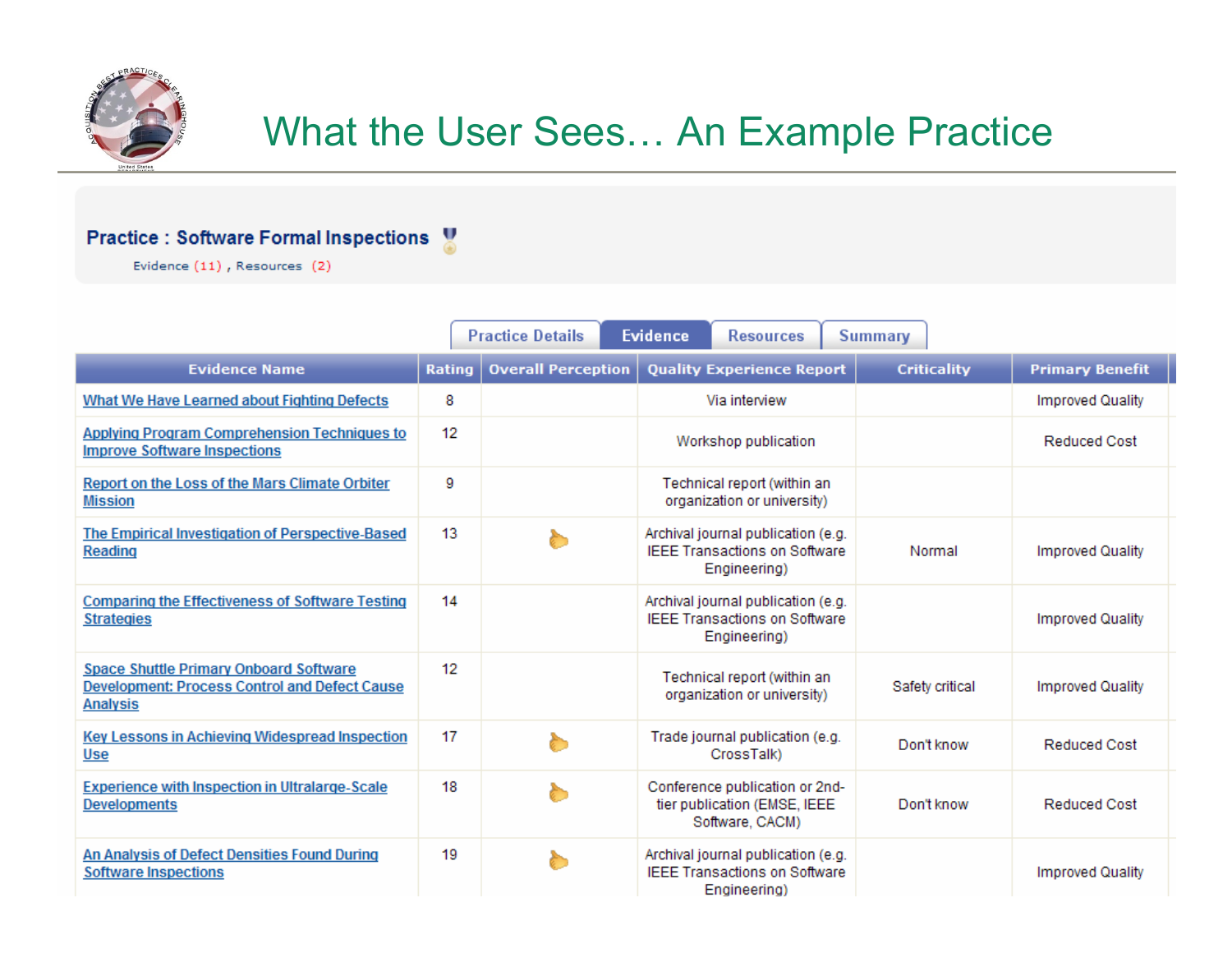

### Current SMEs

#### *Contents Contents*

- Intro to BPCh
- Processes andexamples
- The users' view
- How can I get involved?

#### F **Systems Engineering**

- **≻** Dona Lee dona.lee@syseng-so.com
- $\triangleright$  Mike Ucchino  $michael.ucchino@afit.edu$
- **Logistics**
	- ▶ Bruce Hatlem bruce.hatlam@dau.mil
	- **▶ Jill Garcia** jill.garcia@dau.mil
- F **Modeling & Simulation (M&S)**
	- $\triangleright$  Mike Truelove mike.truelove@syseng-so.com
- I. **Program Management, System Assurance, Contracting**
	- $\triangleright$  None participating
- F **Software Acquisition Management**
	- **► Larry Baker**  $larrow$ .baker@dau.mil
	- **≻ Bob Skertic** robert.skertic@dau.mil

**Fraunhofer USA, Inc.** 

Center for Experimental Software Engineering Maryland

© 2008 Fraunhofer USA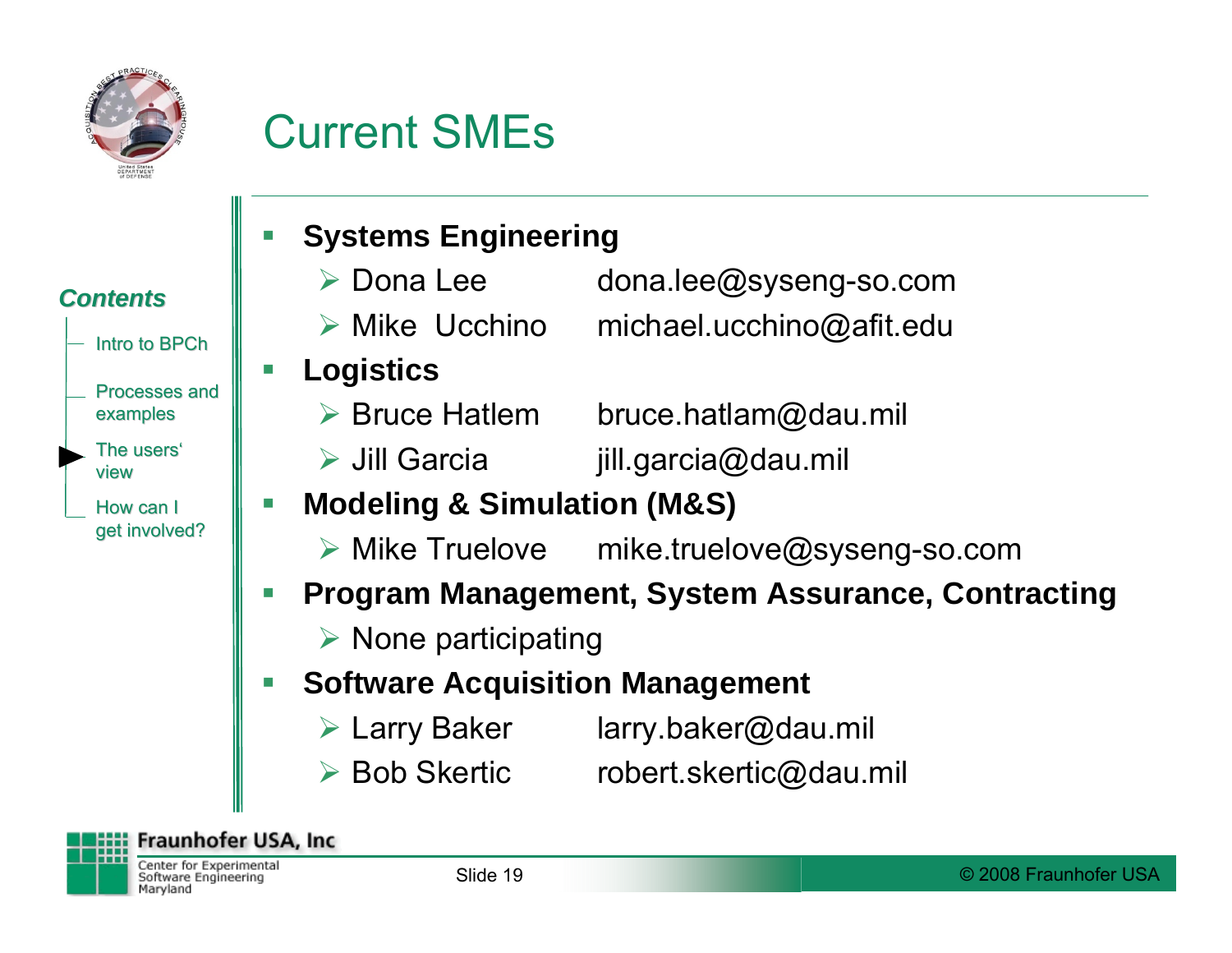

*Contents Contents*

Intro to BPCh

Processes and

examples

The users'

How can I get involved?

view

# How can I participate?

- Visit: https://bpch.dau.mil
- Built-in feedback forms in the application
	- ¾ …To give us a lead
	- $\triangleright$  ... To suggest a practice we should have
	- $\triangleright$  ... To tell us your experience with a practice
	- $\triangleright$  ... To give us a detailed experience report
- e<br>S Ability to integrate BPCh with in-house best practice / lessons learned systems
- Fill out our questionnaires…
	- ¾ *To suggest other content*
	- ¾ *To volunteer as a SME*

**Fraunhofer USA, Inc.** 

Center for Experimental Software Engineering Maryland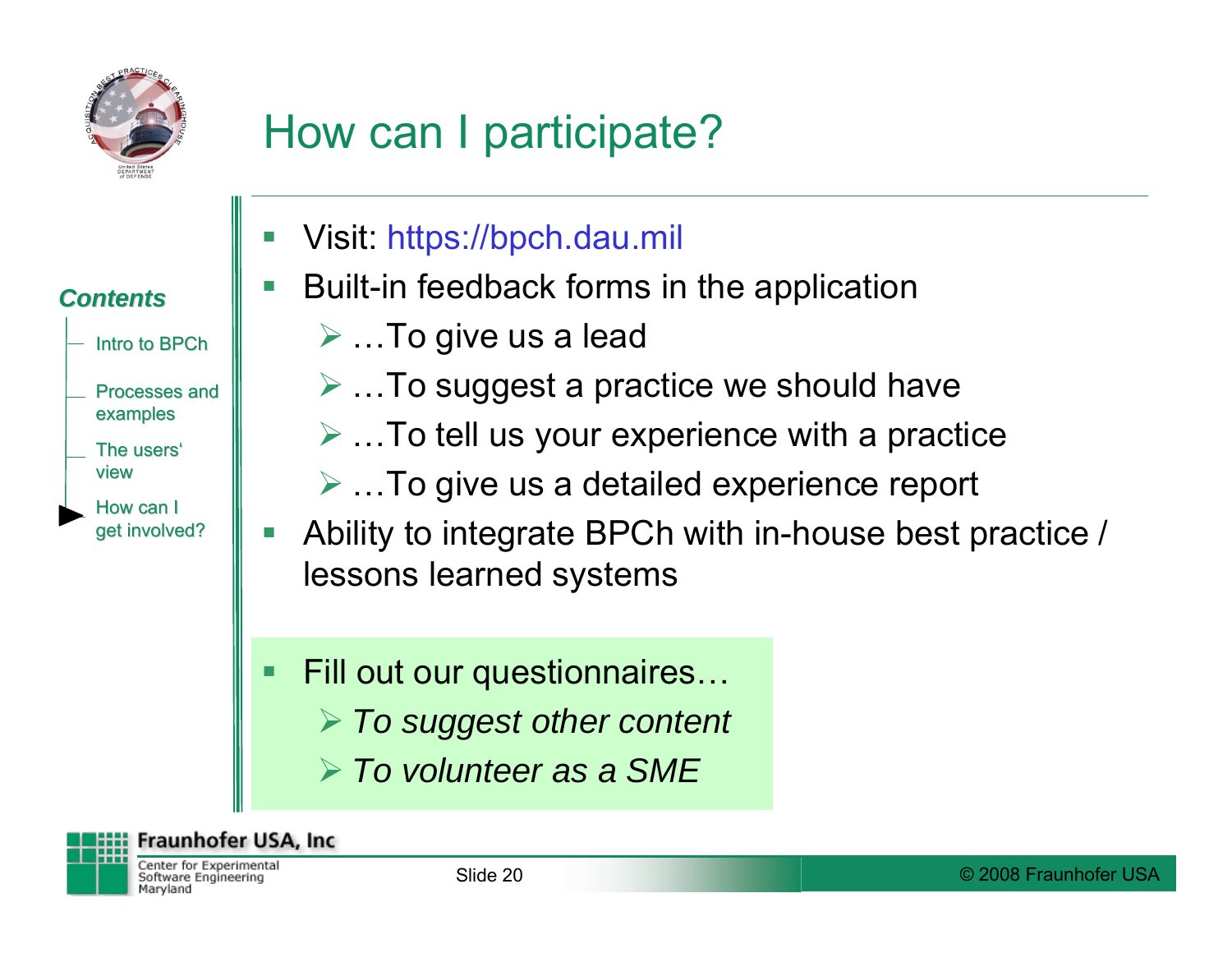

#### Questions?



- Processes andexamples
- The users' view
- How can I get involved?



Feel free to contact:

Forrest Shull fshull@fc-md.umd.edu 301-403-8970

or

#### Mike Lambert Michael.Lambert@dau.mil 703-805-4555